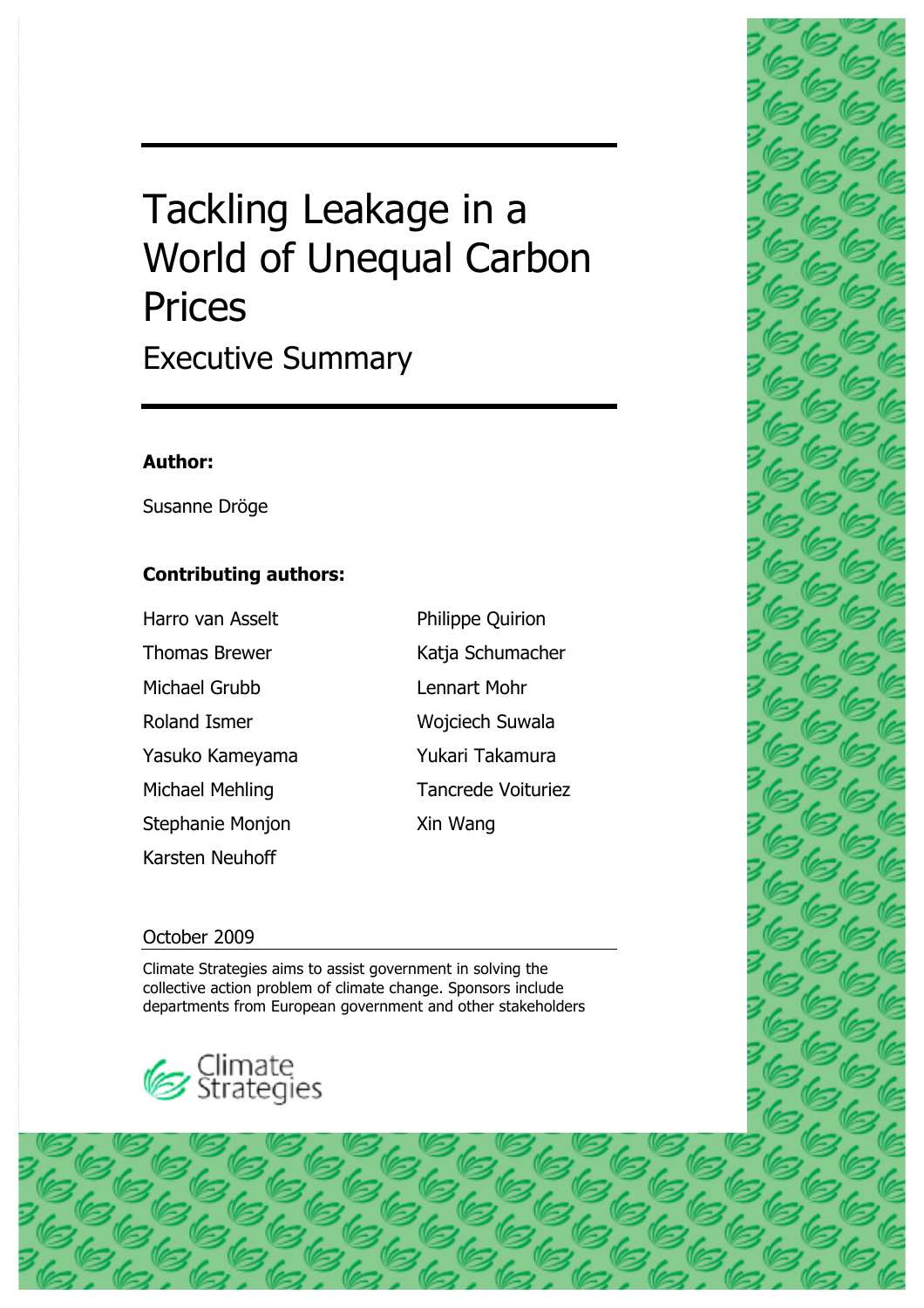

### **Executive Summary**

This report summarises the findings from the Climate Strategies project "Tackling Leakage in a World of Unequal Carbon Prices" led by Susanne Dröge, Senior Researcher at SWP – German Institute for International and Security Affairs. The project investigated the potential for carbon leakage as a result of unilateral climate policies for specific energy-intensive sectors in Europe and latterly the US and Japan. Remedial policy measures for addressing carbon leakage are proposed and analysed.

The debate about carbon leakage was at the heart of the policy process that resulted in the EU Emissions Trading Directive of 2008. In particular, the fear is that unilateral carbon costs for EU industry would lead to more imports from non-EU regions without carbon caps and the offshoring of European production. If this occurred, the EU carbon reductions would not fully contribute to global emission reductions, creating carbon leakage. The effectiveness of the EU climate strategy would be undermined. The EU ETS Directive foresees free allocation of emission rights for "sectors at risk of carbon leakage". The project has paid special attention to this tool, but also to the adjustment of carbon costs at the border as part of a portfolio of tools which can level the carbon costs. The report offers a multi-disciplinary analysis of the instruments and touches on legal, practical and political issues that arise concerning trade and climate policy.

A number of uncertainties will influence the effectiveness of the action taken against carbon leakage, including the outcome of the COP 15 of the UNFCCC, global economic recovery and industries' reactions to the final outcome of the benchmarking procedure for free allocation, conducted by the EU Commission until mid-2010. The changes in the international policy and business environment demand that any action on leakage is reviewed in due course in order not to build an obstacle to an international effort to fight global warming.

The investigations in this report are not limited to the EU, but also look at future carbon pricing in the US and Japan. Accordingly, the measures to address carbon leakage have been investigated with a view to a multilateral understanding of the scope of the challenges and the potential impact of addressing leakage for the international climate agenda.

#### **The principal findings**

- Carbon price differentials for international businesses, and thus leakage challenges, are likely to prevail for the mid- to long-term. This is because of the slow process of establishing national emissions trading schemes or carbon tax systems, and the difficulties of linking them.
- A unilateral EU ETS with full auctioning of emission rights after 2013 would create the potential for carbon leakage, which this report calculates using a model for the cement, aluminium, steel and electricity sectors. The simulations show that carbon leakage is likely for cement, steel, and aluminium due to cost and market structures, and the integration in international markets. Although these three sectors are high profile cases, they differ significantly in their exposure.
- The ability to pass through the costs of carbon incurred by an ETS differs along a set of sector characteristics, including direct and indirect costs, impacts on operational costs, capacity utilization or vertical integration. For these features we suggest a screening approach. Ignoring these characteristics when implementing remedies against carbon leakage will, at worst, neither deliver the carbon price signal for low carbon production in the ETS territory, nor tackle carbon leakage from energy-intensive sectors.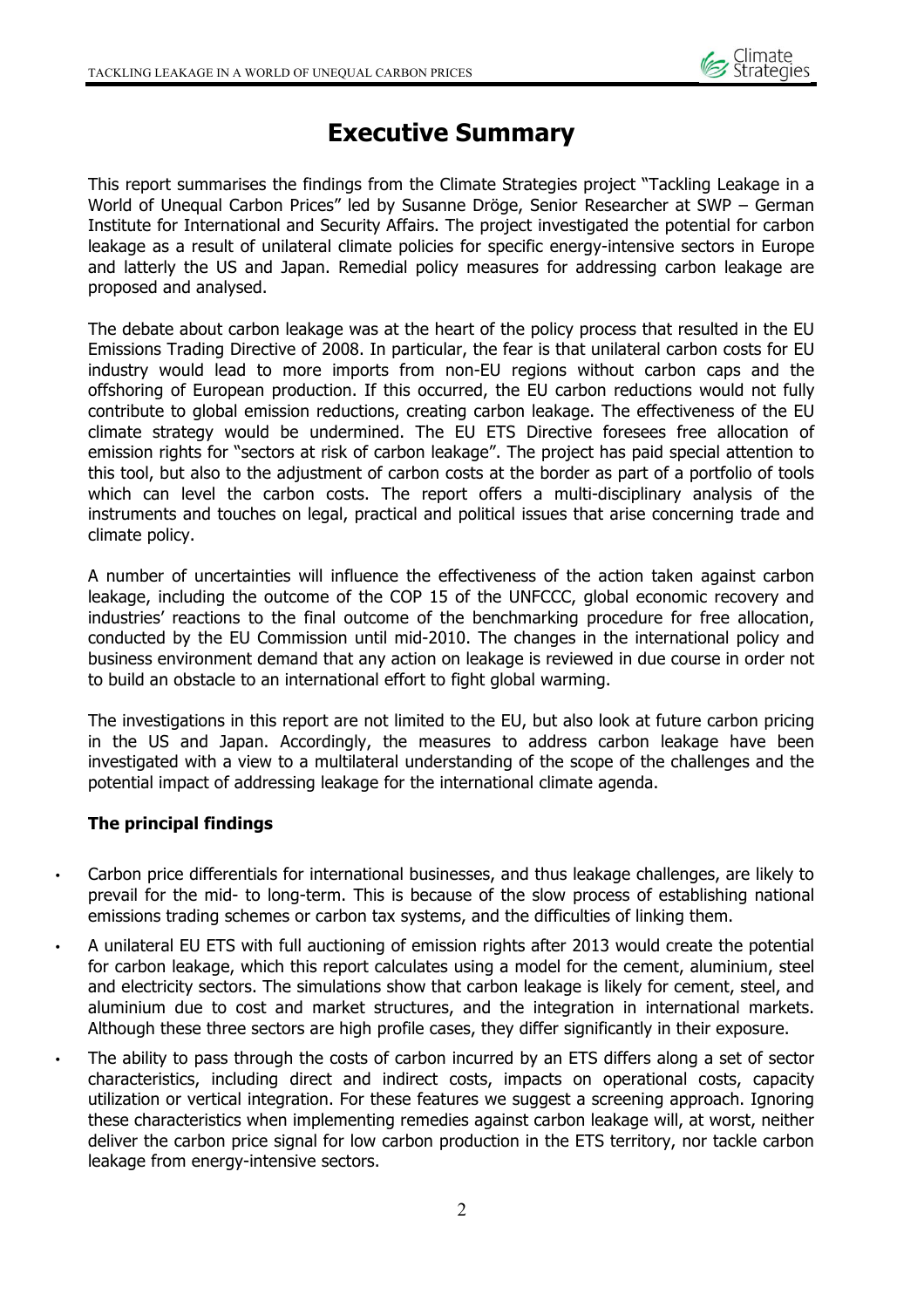

- While cement and clinker production, basic iron and steel, as well as aluminium, clearly qualify for a closer screening and individual cost compensation measures, other energy-intensive sectors might also need compensation once the carbon price rises. These include some basic chemicals, pulp and paper, refineries.
- Different measures to address leakage work best in different sectors, offering policymakers a portfolio of tools. A sector-based procedure would enable the phasing-out of tools that become redundant, following international developments within sectors and in conjunction with the UNFCCC climate agenda. For instance, if an international sectoral deal was reached for one of the energy-intensive industries, the leakage potential would decrease. The same applies if an emissions trading scheme covering these sectors was established in the major trade partner countries.

#### **Assessment of policy options**

- To level carbon costs downwards, policymakers can use free allocation of certificates, or outputbased rebates, which are a refund to producers. There is a fundamental trade-off when using this tool because policy-makers have only limited control over the reaction of industry to carbon price differentials between countries. In order to narrow down the scope of carbon leakage, these compensatory free allowances have to be linked to the existence, availability or production of the installation. Designed in this way, the allocation of free permits reduces leakage but the carbon price will be distorted. A lower carbon price reduces the incentive to become more efficient or to invest in low-carbon technology, especially in those sectors that receive the free allocation.
- As free allowances could create an actionable subsidy to producers, there is the potential for conflict if major economies strategically apply this tool in a race to support their industries in international markets.
- Border adjustment can be used to level costs upwards for imports to an ETS or downwards for exports from an ETS. As they are paid only if goods cross the border, they are the most targeted tool for compensating trade-exposed producers in specific sectors. In particular, for clinker production - a homogenous and carbon-intensive product - an import cost adjustment would level the carbon costs upwards and would eliminate the incentive to substitute domestic clinker by imports to the ETS.
- Export taxes by trade partner countries can be compared to a carbon pricing system by importers. For China, the past export taxes on steel and aluminium created a similar per tonne CO2 price as the EU ETS does. For clinker or cement, as this report illustrates for China, such an effect would only be achieved if the export tax would reach unreasonably high levels. The major climate policy attention when assessing the export tax effects would need to be focussing on the actual commitment of a trade partner to tackle the emissions from heavy industries over a mid- to long term.
- Any unilateral imposition of border measures, such as an inclusion of importers into an ETS, needs to be designed in a WTO-compatible way, in particular by not discriminating amongst trade partners. While this is manageable in some instances, for example by declaring all importers as users of best available technology, the priority should be a multilateral understanding on the limitation of any ETS border adjustment. If policymakers aim for unilateral action, or if there is coordinated action by major industrial countries, trade partners with diverging interests could challenge the legitimacy of such measures.
- There is a fundamental case for an international agreement on emissions reductions by countries or by sectors and global carbon pricing. Measures addressing leakage should be made compatible with these long-term ambitions. This has implications for policymakers as it is not